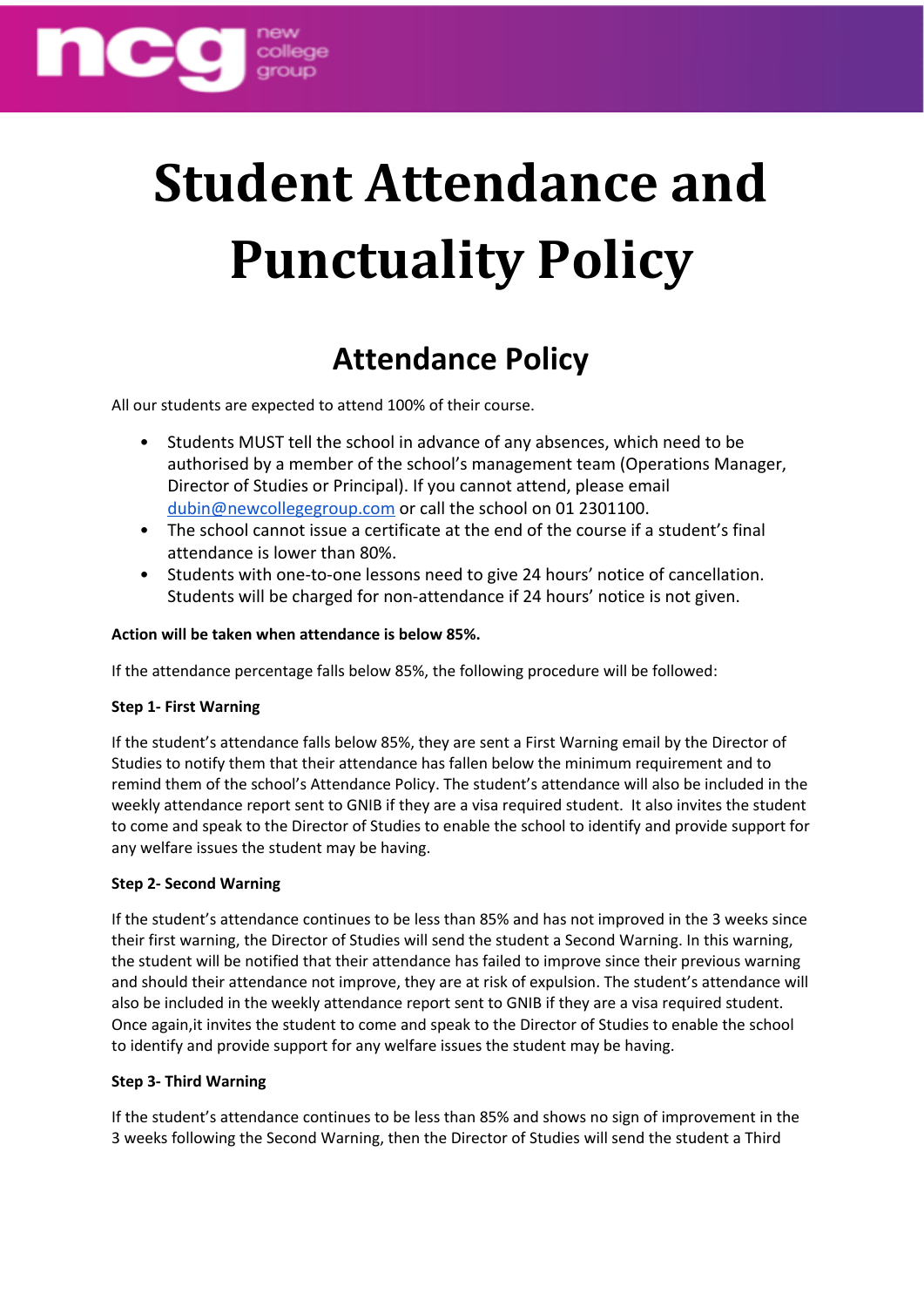

Warning letter and inform the Principal. The student's sponsor will also be copied on this email (if applicable). The student's attendance will also be included in the weekly attendance report sent to GNIB if they are a visa required student. If the student doesn't reply, the Director of Studies will keep trying to contact the student either by email or phone/mobile. This attempt will also be logged on the student's file on the system.

## **Step 4- Final Warning/ Expulsion (emailed & posted)**

If the student's attendance continues to be less than 80 %, and shows no sign of improvement 3 weeks after sending the Third Warning, then the Director of Studies will send the student an expulsion email/ letter. In this letter, the student is notified that they have been expelled from the school and they will not be allowed to attend class until they meet with the Director of Studies. They may appeal the decision within 5 working days in writing and arrange a time to meet with the Director of Studies.

Once these actions have taken place the College's Principal, the student's parent/ guardian, sponsor or agent (if applicable) will be kept updated following the final decision made. GNIB will also be informed.

## **Students Aged Under 18**

If the attendance percentage decreases the Director of Studies will schedule a one to one meeting and will share this information with both the Welfare Officer and Principal. Standard steps will also be followed (1,2,3,4 and 5 below). The student's guardians will be kept informed of all of the steps above. An Under 18 Absence Tracker containing information regarding their attendance has been created as a shared document with the Principal and Welfare Officer.

A monitoring procedure has been established to ensure an efficient safeguarding and welfare support to our students as follows:

Any absences will be reported before or during the first break by teachers.

- 1. Call/email the student
- 2. Host family/guardian in Ireland
- 3. 30 mins later contact parents: call/email
- 4. If no reply: carry on calling though the day
- 5. If by 4 pm still no news: involve the authorities.

All this information is entered and shared on the Under 18 Absence Tracker mentioned above.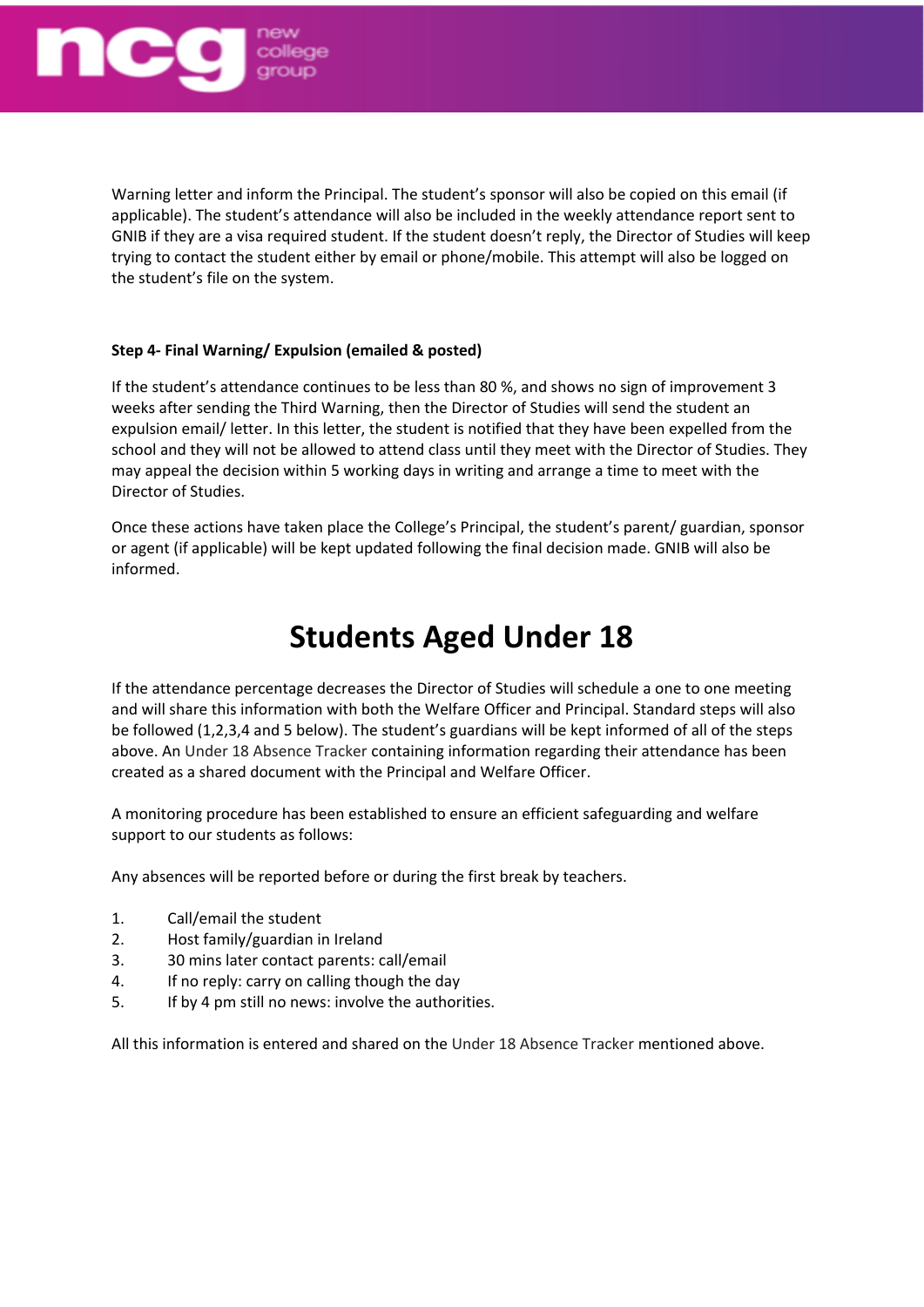

## **LATENESS POLICY**

Every student is expected to attend all their scheduled classes on time.

Our College takes lateness very seriously both as disruptive to academic progression and lack of respect towards the teacher and classmates.

For all these reasons we have a number of rules and policies in place to ensure our students have all the support to avoid arriving late to their classes.

- Students who arrive to their main classes later than **15 minutes** will not be allowed in class.
- Students who arrive to their skills classes later than **5 minutes** will not be allowed in class.

For non-EEA students on a Stamp 2 visa, please see additional details regarding lateness below.

## **Non-EEA Stamp 2 Visa Students**

Non-EEA students on a Stamp 2 visa are reminded of our Attendance Policy, on their arrival to our College as part of the Induction process. A reminder of the Attendance Policy in relation to INIS regulations set out by the Department of Justice will also be mentioned.

## **Attendance**

There are particular aspects of the Attendance Policy that apply to non-EEA students following INIS regulations:

- Students must maintain an attendance level of 85% or more at all times
- If a student is absent for 25% of their course in their first 6 weeks, the College is obliged to report the student to the INIS and the International Education Providers.
- If a student is not going to achieve 85% by the end of their course, the College is obliged to report the student to INIS and International Education Providers.
- It is not possible to make up the 85% attendance by taking classes during the students holiday period or through adding additional classes to the end of their course.

## **Holidays**

There are certain regulations set out by INIS regarding holidays for non-EEA students:

- Holiday periods must be decided and communicated to NCG at the beginning of the course prior to the student presenting at the immigration office to register for their visa.
- Students must complete 12 weeks of tuition prior to taking holidays.
- Students must complete a minimum of 3 weeks before they can take one week of holidays
- Unscheduled holidays or breaks are only allowed in the case of a medical emergency or family bereavement for which documentation must be provided.
- Holiday periods must cover a period from Monday to Friday of the same week and individual days cannot be taken.